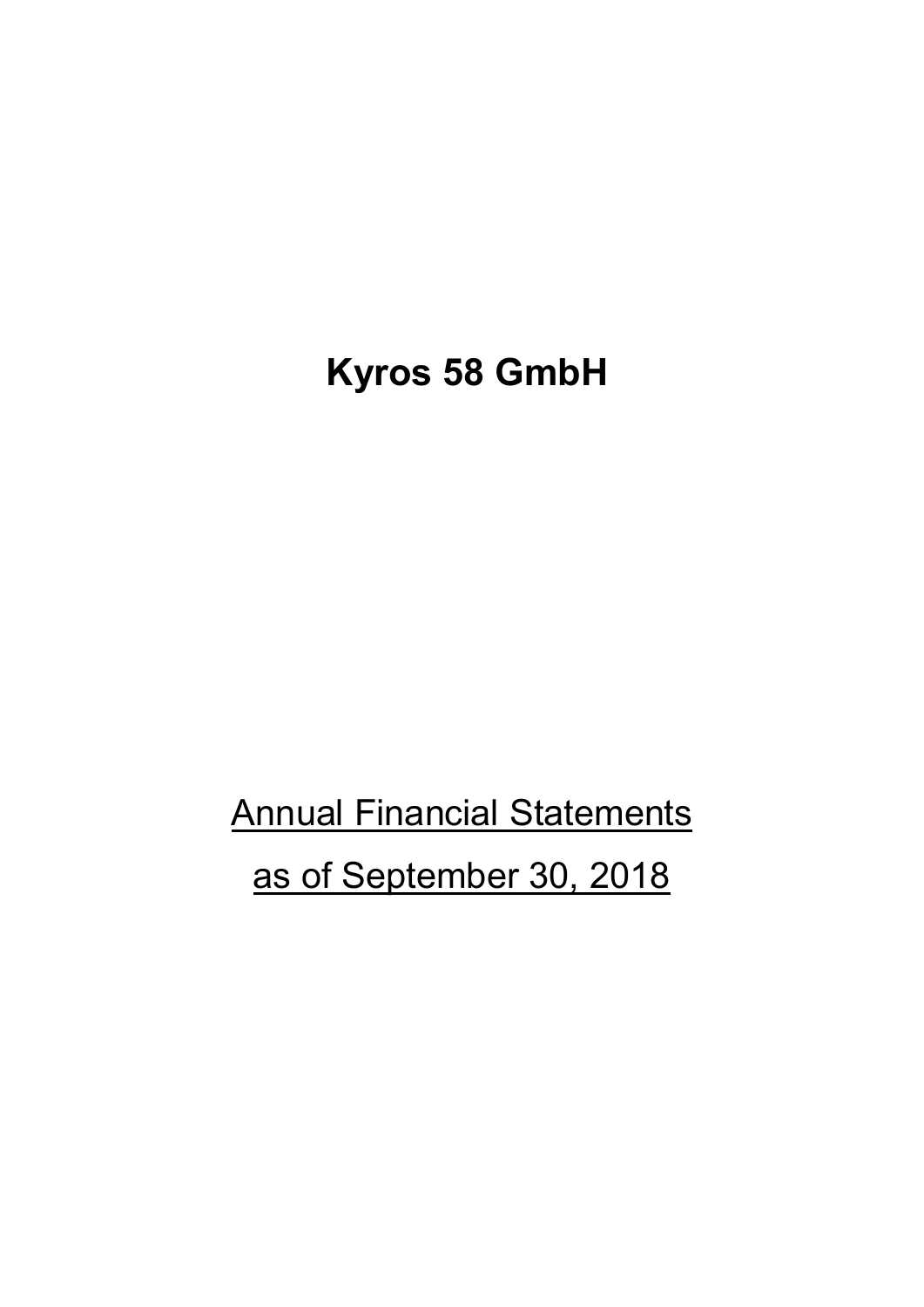## **Kyros 58 GmbH (formerly: Blitz 18-676 GmbH) Registered office: Munich; HRB 241287 Munich District Court Balance sheet as of September 30, 2018**

| <b>Assets</b>                                                                                                    | <b>EUR</b> | <b>Liabilities and equity</b>                                         | <b>EUR</b>                                            |
|------------------------------------------------------------------------------------------------------------------|------------|-----------------------------------------------------------------------|-------------------------------------------------------|
| A. Current assets                                                                                                |            | A. Equity                                                             |                                                       |
| I. Receivables and other assets<br>Receivables from affiliated companies<br>thereof from shareholders €84,004.50 | 84,004.50  | I. Issued capital<br>II. Capital reserve<br>III. Net accumulated loss | 25,000.00<br>100,000.00<br>$-16,086.67$<br>108,913.33 |
| II. Bank balances                                                                                                | 24,925.83  | <b>B.</b> Liabilities<br>Liabilities to banks                         | 17.00                                                 |
|                                                                                                                  | 108,930.33 |                                                                       | 108,930.33                                            |
|                                                                                                                  |            |                                                                       |                                                       |

Munich, October 22, 2018

[signed] [signed] Steffen Großberger Carina Schätzl